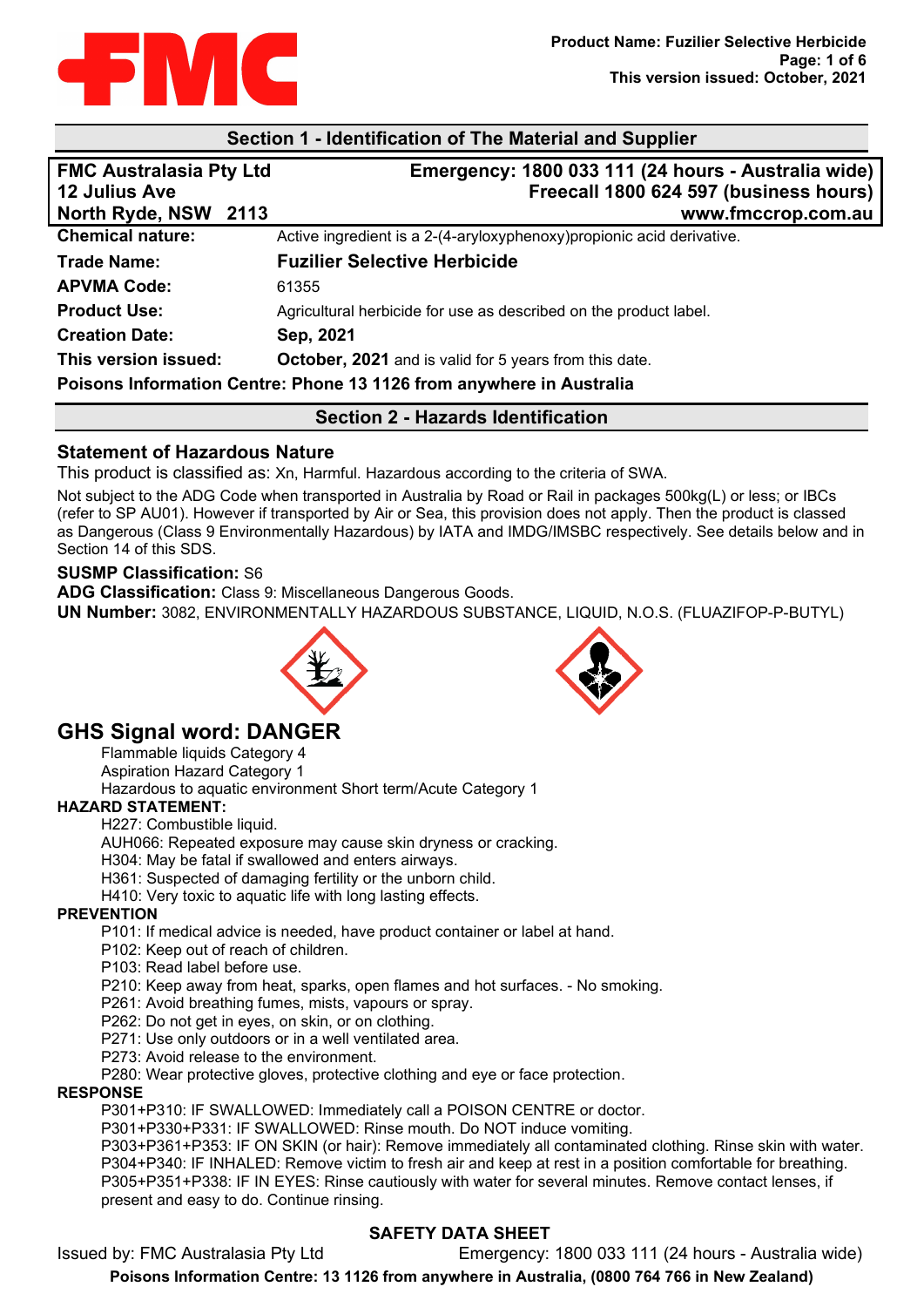

P390: Absorb spillage to prevent material damage.

P391: Collect spillage.

P370+P378: In case of fire, use foam. Alcohol resistant foam is the preferred firefighting medium but, if it is not available, normal foam can be used.

#### **STORAGE**

P405: Store locked up.

P410: Protect from sunlight.

P403+P233: Store in a well-ventilated place. Keep container tightly closed.

**DISPOSAL**

P501: Dispose of contents and containers as specified on the registered label.

#### **Emergency Overview**

**Physical Description & Colour:** Clear, dark amber coloured liquid

**Odour:** Characteristic liquid hydrocarbon odour.

**Major Health Hazards:** Fluazifop-p-butyl is not harmful orally or dermally. It is reported to cause only slight skin and mild eye irritation in rabbits, and no skin sensitization in guinea pigs. If aspirated, may cause lung damage, repeated exposure may cause skin dryness or cracking.

| <b>Section 3 - Composition/Information on Ingredients</b> |               |           |                                |         |
|-----------------------------------------------------------|---------------|-----------|--------------------------------|---------|
| Ingredients                                               | <b>CAS No</b> | $Conc.\%$ | TWA $(mg/m^3)$ STEL $(mg/m^3)$ |         |
| Fluazifop-p as the butyl ester                            | 79241-46-6    | 212q/L    | not set                        | not set |
| Solvent naphtha (petroleum), light arom.                  | 64742-95-6    | 685a/L    | not set                        | not set |
| Other non hazardous ingredients                           | secret        | to 100    | not set                        | not set |

This is a commercial product whose exact ratio of components may vary slightly. Minor quantities of other non hazardous ingredients are also possible.

The SWA TWA exposure value is the average airborne concentration of a particular substance when calculated over a normal 8 hour working day for a 5 day working week. The STEL (Short Term Exposure Limit) is an exposure value that may be equalled (but should not be exceeded) for no longer than 15 minutes and should not be repeated more than 4 times per day. There should be at least 60 minutes between successive exposures at the STEL. The term "peak "is used when the TWA limit, because of the rapid action of the substance, should never be exceeded, even briefly.

## **Section 4 - First Aid Measures**

## **General Information:**

You should call The Poisons Information Centre if you feel that you may have been poisoned, burned or irritated by this product. The number is 13 1126 from anywhere in Australia (0800 764 766 in New Zealand) and is available at all times. Have this SDS with you when you call.

**Inhalation:** First aid is not generally required. If in doubt, contact a Poisons Information Centre or a doctor. **Skin Contact:** Irritation is unlikely. However, if irritation does occur, flush with lukewarm, gently flowing water for 5 minutes or until chemical is removed.

**Eye Contact:** No effects expected. If irritation does occur, flush contaminated eye(s) with lukewarm, gently flowing water for 5 minutes or until the product is removed. Obtain medical advice if irritation becomes painful or lasts more than a few minutes. Take special care if exposed person is wearing contact lenses.

**Ingestion:** If product is swallowed or gets in mouth, do NOT induce vomiting; wash mouth with water and give some water to drink. If symptoms develop, or if in doubt contact a Poisons Information Centre or a doctor.

## **Section 5 - Fire Fighting Measures**

**Fire and Explosion Hazards**: The major hazard in fires is usually inhalation of heated and toxic or oxygen deficient (or both), fire gases. There is little risk of an explosion from this product if commercial quantities are involved in a fire. Violent steam generation or eruption may occur upon application of direct water stream on hot liquids. Fire decomposition products from this product are likely to be toxic and corrosive if inhaled. Take appropriate protective measures.

**Extinguishing Media:** In case of fire, use foam. Alcohol resistant foam is the preferred firefighting medium but, if it is not available, normal foam can be used. Try to contain spills, minimise spillage entering drains or water courses. **Fire Fighting:** If a significant quantity of this product is involved in a fire, call the fire brigade. There is little danger of a violent reaction or explosion if significant quantities of this product are involved in a fire. Recommended personal protective equipment is full fire kit and breathing apparatus.

**Flash point:** 70°C **Upper Flammability Limit:** 7%

## **SAFETY DATA SHEET**

Issued by: FMC Australasia Pty Ltd Emergency: 1800 033 111 (24 hours - Australia wide)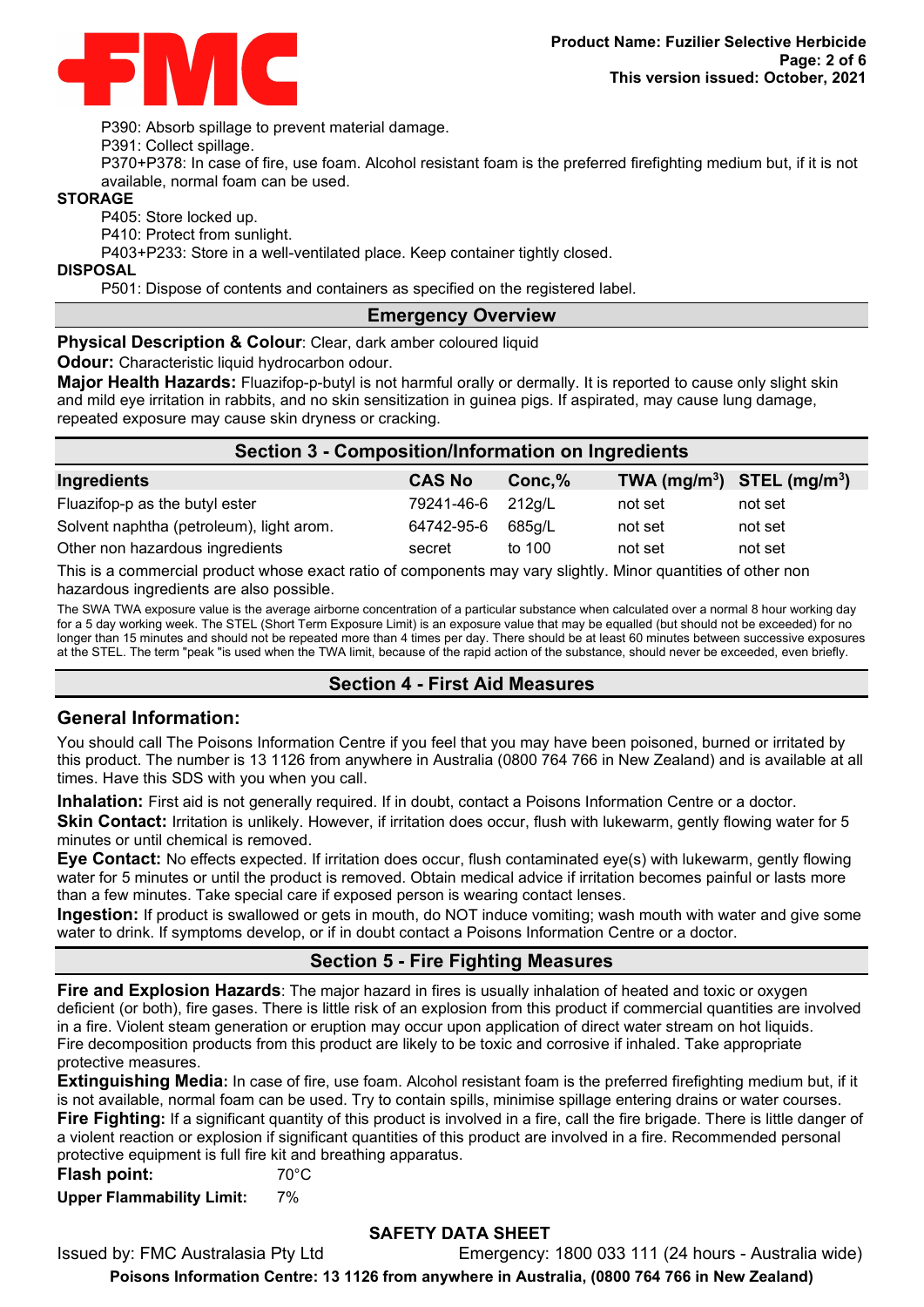

**Autoignition temperature:** 260°C **Flammability Class:** Flammable Category 4 (GHS), C1 combustible (AS 1940)

# **Section 6 - Accidental Release Measures**

**Accidental release:** In the event of a major spill, prevent spillage from entering drains or water courses. Immediately call the Fire Brigade. No special protective clothing is normally necessary because of this product. However it is good practice to wear overalls, goggles and gloves when handling chemicals. Suitable materials for protective clothing include rubber, PVC. Eye/face protective equipment should comprise as a minimum, protective glasses and, preferably, goggles. Eye/face protective equipment should comprise as a minimum, protective goggles. If there is a significant chance that vapours or mists are likely to build up in the cleanup area, we recommend that you use a respirator. It should be fitted with a cartridge suitable for agricultural chemicals, such as type G. Stop leak if safe to do so, and contain spill. Absorb onto sand, vermiculite or other suitable absorbent material. If spill is too large or if absorbent material is not available, try to create a dike to stop material spreading or going into drains or waterways. Because of the environmentally hazardous nature of this product, special care should be taken to restrict release to waterways or drains. Sweep up and shovel or collect recoverable product into labelled containers for recycling or salvage, and dispose of promptly. Recycle containers wherever possible after careful cleaning. Refer to product label for specific instructions. After spills, wash area preventing runoff from entering drains. If a significant quantity of material enters drains, advise emergency services. Full details regarding disposal of used containers, spillage and unused material may be found on the label. If there is any conflict between this SDS and the label, instructions on the label prevail. Ensure legality of disposal by consulting regulations prior to disposal. Thoroughly launder protective clothing before storage or re-use. Advise laundry of nature of contamination when sending contaminated clothing to laundry.

# **Section 7 - Handling and Storage**

**Handling:** Keep exposure to this product to a minimum, and minimise the quantities kept in work areas. Check Section 8 of this SDS for details of personal protective measures, and make sure that those measures are followed. The measures detailed below under "Storage" should be followed during handling in order to minimise risks to persons using the product in the workplace. Also, avoid contact or contamination of product with incompatible materials listed in Section 10.

**Storage:** This product is a Scheduled Poison. Observe all relevant regulations regarding sale, transport and storage of this schedule of poison. Check packaging - there may be further storage instructions on the label.

## **Section 8 - Exposure Controls and Personal Protection**

The following Australian Standards will provide general advice regarding safety clothing and equipment:

Respiratory equipment: **AS/NZS 1715**, Protective Gloves: **AS 2161**, Occupational Protective Clothing: AS/NZS 4501 set 2008, Industrial Eye Protection: **AS1336** and **AS/NZS 1337**, Occupational Protective Footwear: **AS/NZS2210**.

**SWA Exposure Limits TWA (mg/m3**

# **) STEL (mg/m3 )**

Exposure limits have not been established by SWA for any of the significant ingredients in this product.

The ADI for Fluazifop is set at 0.003mg/kg/day. The corresponding NOEL is set at 0.3mg/kg/day. ADI means Acceptable Daily Intake; NOEL means No-observable-effect-level. Data from Australian ADI List, June 2014.

No special equipment is usually needed when occasionally handling small quantities. The following instructions are for bulk handling or where regular exposure in an occupational setting occurs without proper containment systems. **Ventilation:** This product should only be used in a well ventilated area. If natural ventilation is inadequate, use of a fan is suggested.

**Eye Protection:** Eye protection is not normally necessary when this product is being used. However, if in doubt, wear suitable protective glasses or goggles.

**Skin Protection:** The information at hand indicates that this product is not harmful and that normally no special skin protection is necessary. However, we suggest that you routinely avoid contact with all chemical products and that you wear suitable gloves (preferably elbow-length) when skin contact is likely.

**Protective Material Types:** There is no data that enables us to recommend any type except that it should be impermeable. rubber, PVC.

**Respirator:** Usually, no respirator is necessary when using this product. However, if you have any doubts consult the Australian Standard mentioned above.

Safety deluge showers should, if practical, be provided near to where this product is being handled commercially.

# **SAFETY DATA SHEET**

Issued by: FMC Australasia Pty Ltd Emergency: 1800 033 111 (24 hours - Australia wide) **Poisons Information Centre: 13 1126 from anywhere in Australia, (0800 764 766 in New Zealand)**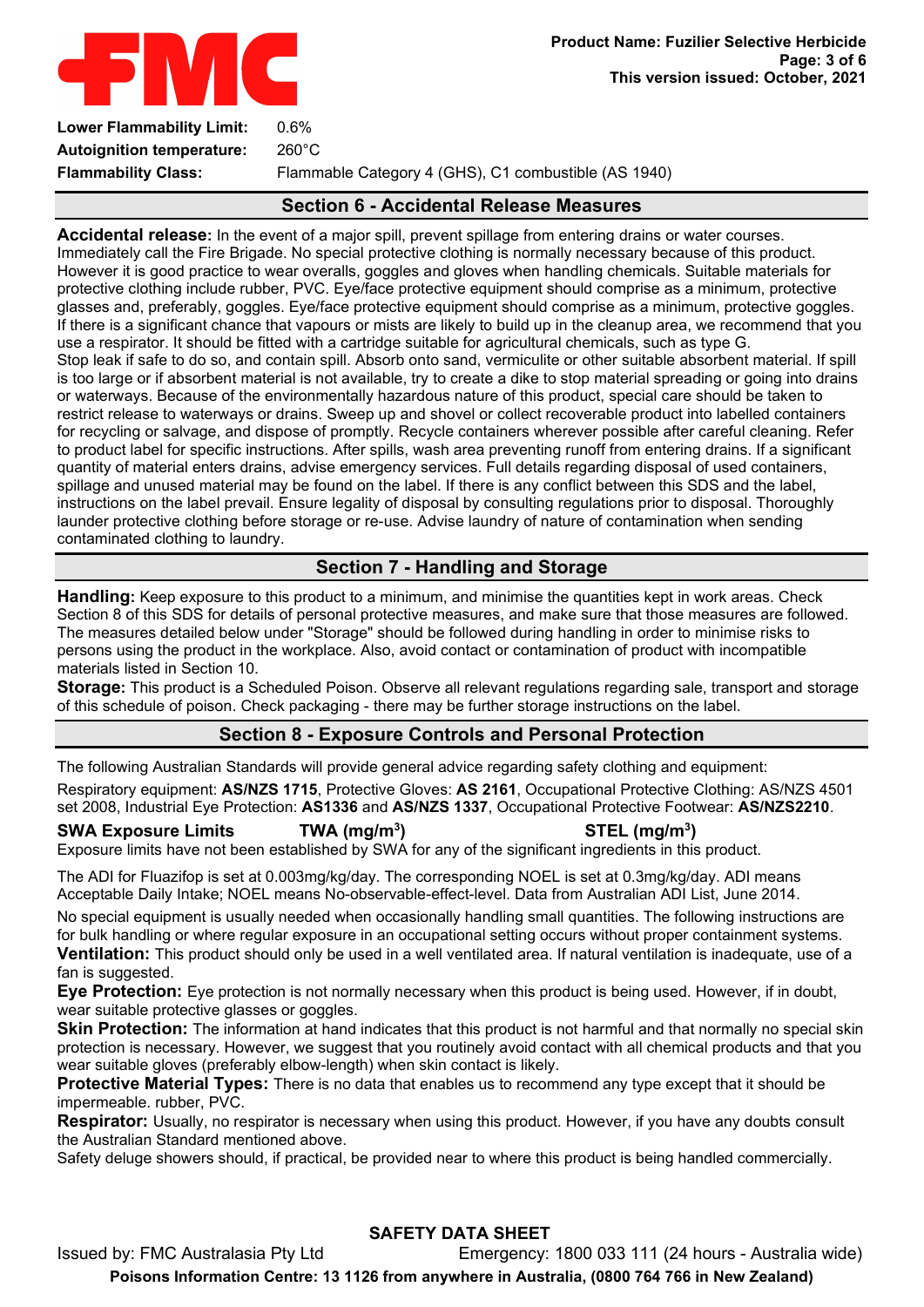

## **Section 9 - Physical and Chemical Properties:**

| <b>Physical Description &amp; colour:</b><br>Odour:<br><b>Boiling Point:</b><br><b>Freezing/Melting Point:</b><br><b>Volatiles:</b> | Clear, dark amber coloured liquid<br>Characteristic liquid hydrocarbon odour.<br>Solvent boils about 230-280°C at 100kPa<br>No specific data. Liquid at normal temperatures.<br>No specific data. Expected to be low at 100°C. |
|-------------------------------------------------------------------------------------------------------------------------------------|--------------------------------------------------------------------------------------------------------------------------------------------------------------------------------------------------------------------------------|
| <b>Vapour Pressure:</b>                                                                                                             | Negligible at normal ambient temperatures.                                                                                                                                                                                     |
| <b>Vapour Density:</b>                                                                                                              | No data.                                                                                                                                                                                                                       |
| <b>Specific Gravity:</b>                                                                                                            | 1.04 at $20^{\circ}$ C                                                                                                                                                                                                         |
| <b>Water Solubility:</b>                                                                                                            | Emulsifiable.                                                                                                                                                                                                                  |
| pH:                                                                                                                                 | No data.                                                                                                                                                                                                                       |
| <b>Volatility:</b>                                                                                                                  | No data.                                                                                                                                                                                                                       |
| <b>Odour Threshold:</b>                                                                                                             | No data.                                                                                                                                                                                                                       |
| <b>Evaporation Rate:</b>                                                                                                            | No data.                                                                                                                                                                                                                       |
| <b>Coeff Oil/water Distribution:</b>                                                                                                | No data                                                                                                                                                                                                                        |
| <b>Autoignition temp:</b>                                                                                                           | $260^{\circ}$ C                                                                                                                                                                                                                |

## **Section 10 - Stability and Reactivity**

**Reactivity:** This product is unlikely to react or decompose under normal storage conditions. However, if you have any doubts, contact the supplier for advice on shelf life properties.

**Conditions to Avoid:** Keep containers tightly closed. Containers should be kept dry. Keep containers and surrounding areas well ventilated. Protect this product from light.

**Incompatibilities:** strong oxidising agents.

**Fire Decomposition:** Combustion forms carbon dioxide, and if incomplete, carbon monoxide and possibly smoke. Water is also formed. May form nitrogen and its compounds, and under some circumstances, oxides of nitrogen. Occasionally hydrogen cyanide gas in reducing atmospheres. May form hydrogen fluoride gas and other compounds of fluorine. Carbon monoxide poisoning produces headache, weakness, nausea, dizziness, confusion, dimness of vision, disturbance of judgment, and unconsciousness followed by coma and death.

**Polymerisation:** Polymerisation reactions are unlikely; they are not expected to occur.

## **Section 11 - Toxicological Information**

**Toxicity:** The reported acute oral LD<sub>50</sub> values for technical fluazifop-p-butyl are 3680 to 4096 mg/kg in male rats, and 2451 to 2721 mg/kg in female rats. The reported acute oral LD<sub>50</sub> values for one formulated product (Fusilade DX) are higher, indicating practically no toxicity orally. A single large oral dose of a formulated compound (Fusilade 2000) can cause severe stomach and intestine disturbance. Ingestion of large quantities may also cause problems in the central nervous system such as drowsiness, dizziness, loss of coordination, and fatigue. Fluazifop-p-butyl is not harmful via the dermal route as well. The reported dermal LD<sub>50</sub> for the compound is greater than 2400 mg/kg in rabbits. The formulation Fusilade DX is reported to have similar acute toxicity via the dermal route, and does not cause skin sensitization in guinea pigs, but may cause moderate skin and mild eye irritation in rabbits. The formulation Fusilade DX is reported to have an 4-hour inhalation  $LC_{50}$  of greater than 0.54 mg/L in male rats and 0.77 mg/L in female rats, indicating moderate toxicity via the inhalation route. Breathing small amounts of the product Fusilade 2000 may cause vomiting and severe lung congestion; larger amounts may ultimately lead to labored breathing, coma, and death.

**Chronic toxicity:** Rats fed small amounts of fluazifop-p-butyl for 90 days developed no compound-induced effects at doses at or below 10 mg/kg/day.

**Reproductive effects:** No data are currently available.

**Teratogenic effects:** No data are currently available.

**Mutagenic effects:** Numerous tests have shown the compound to be nonmutagenic.

**Carcinogenic effects:** No data are currently available.

**Organ toxicity:** Organ toxicity has not been seen in experimental animals.

**Fate in humans and animals:** No data are currently available. There is no data to hand indicating any particular target organs.

## **Classification of Hazardous Ingredients**

Fluazifop-p Butyl Ester Conc>=5%: Xn; R63

• Reproductive toxicity - category 2

Ingredient **Risk Phrases** 

**SAFETY DATA SHEET**

Issued by: FMC Australasia Pty Ltd Emergency: 1800 033 111 (24 hours - Australia wide)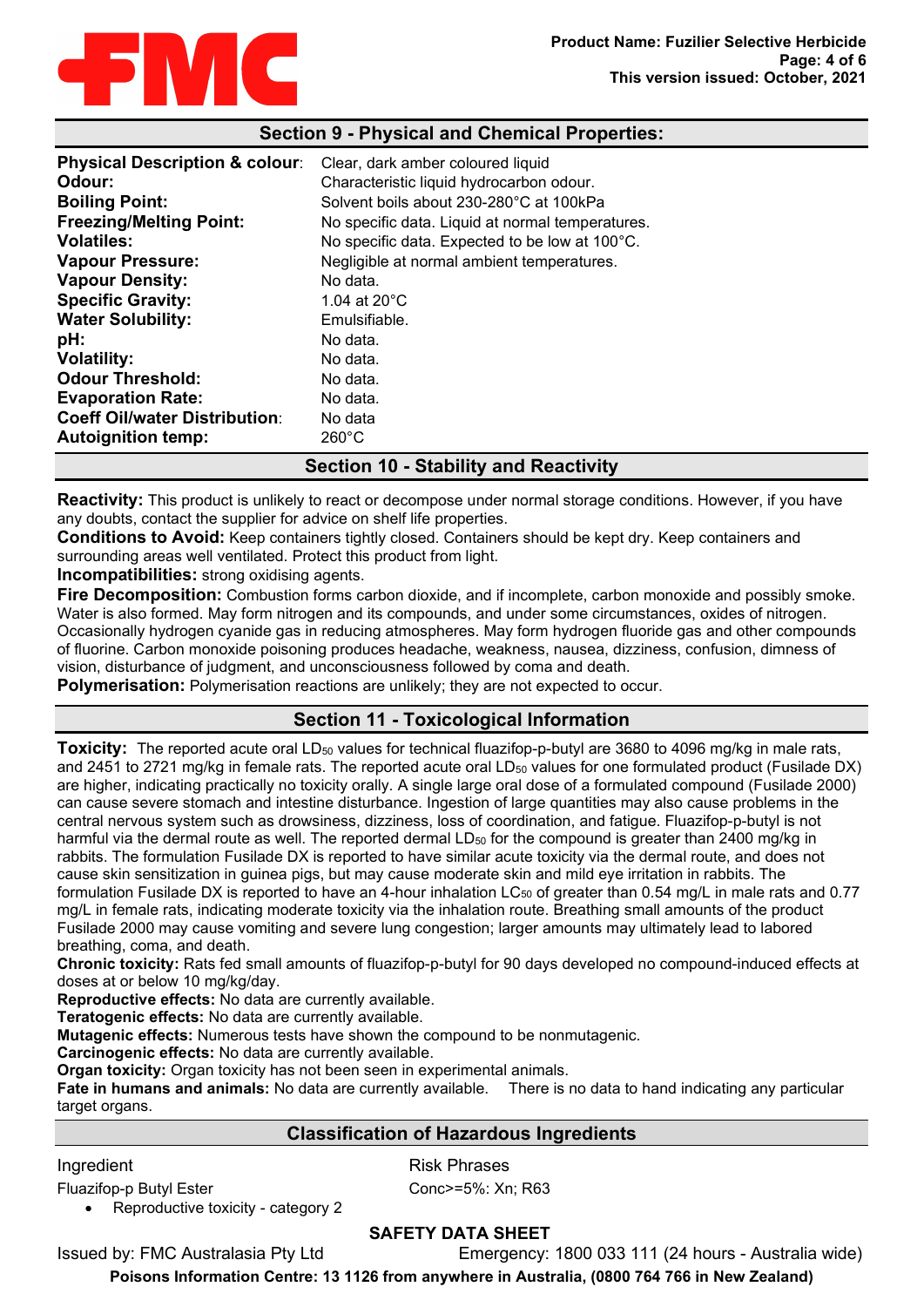

- Hazardous to the aquatic environment (acute) category 1
- 
- Hazardous to the aquatic environment (chronic) category 1 Solvent Naphtha (petroleum), Light Arom.
	- Aspiration hazard category 1

## **Potential Health Effects**

## **Inhalation:**

**Short Term Exposure:** Available data indicates that this product is not harmful. However product may be mildly irritating, although unlikely to cause anything more than mild transient discomfort.

**Long Term Exposure:** No data for health effects associated with long term inhalation.

## **Skin Contact:**

**Short Term Exposure:** Available data indicates that this product is not harmful. It should present no hazards in normal use. However product may be mildly irritating, but is unlikely to cause anything more than mild discomfort which should disappear once contact ceases.

**Long Term Exposure:** Repeated exposure may cause skin dryness or cracking.

## **Eye Contact:**

**Short Term Exposure:** This product may be mildly irritating to eyes, but is unlikely to cause anything more than mild discomfort which should disappear once product is removed.

**Long Term Exposure:** No data for health effects associated with long term eye exposure.

## **Ingestion:**

**Short Term Exposure:** This product may be mildly irritating to mucous membranes but is unlikely to cause anything more than mild transient discomfort.

**Long Term Exposure:** No data for health effects associated with long term ingestion.

## **Carcinogen Status:**

**SWA:** No significant ingredient is classified as carcinogenic by SWA.

**NTP:** No significant ingredient is classified as carcinogenic by NTP.

**IARC:** No significant ingredient is classified as carcinogenic by IARC.

## **Section 12 - Ecological Information**

Very toxic to aquatic organisms, may cause long-term adverse effects to the aquatic environment.

**Effects on birds:** Fluazifop-p-butyl is practically nontoxic to bird species; the reported acute oral LD<sub>50</sub> for the technical product in mallards is greater than  $3528$  mg/kg. The reported 5-day dietary LC<sub>50</sub> in mallard duck is greater than 4321 ppm, and in bobwhite quail is greater than 4659 ppm.

**Effects on aquatic organisms:** Fluazifop-p-butyl may be highly to moderately toxic to fish, but only slightly toxic to other aquatic species, such as invertebrates. The reported 96-hour  $LC_{50}$  values for the technical product in fish species are 0.53 mg/L in bluegill sunfish and 1.37 mg/L in rainbow trout, indicating very high to high toxicity. The 48 hour LC<sub>50</sub> in Daphnia magna is reported as greater than 10 mg/L, indicating only slight toxicity.

**Effects on other organisms:** The compound is of low toxicity to bees. Oral and contact LD<sub>50</sub> values for bees are greater than 0.20 mg/bee.

#### **Environmental Fate:**

**Breakdown in soil and groundwater:** Fluazifop-p-butyl is of low persistence in moist soil environments, with a reported half-life in these conditions of less than 1 week. Fluazifop-p-butyl breaks down rapidly in moist soils to the fluazifop acid, which is also of low persistence. Fluazifop-p-butyl and fluazifop-p are both reported to be of low mobility in soils and not to present appreciable risks for groundwater contamination. The reported soil adsorption coefficient for fluazifop-p indicates a moderate to low affinity for soil.

**Breakdown in water:** Fluazifop-p-butyl is rapidly hydrolized (cleaved apart by water) under most conditions to the fluazifop acid. It is relatively stable to breakdown by UV or sunlight, and nonvolatile.

**Breakdown in vegetation:** After uptake by the leaves of plants, Fluazifop-p-butyl is rapidly broken down in the presence of water to fluazifop-p, which is translocated throughout the plant. The compound accumulates in the actively growing regions of the plant (meristems of roots and shoots, root rhizomes and stolons of grass), where it interferes with energy (ATP) production and cell metabolism in susceptible species.

## **Section 13 - Disposal Considerations**

**Disposal:** Special help is available for the disposal of Agricultural Chemicals. The product label will give general advice regarding disposal of small quantities, and how to cleanse containers. However, for help with the collection of unwanted rural chemicals, contact ChemClear 1800 008 182 http://www.chemclear.com.au/ and for help with the

# **SAFETY DATA SHEET**

Issued by: FMC Australasia Pty Ltd Emergency: 1800 033 111 (24 hours - Australia wide)